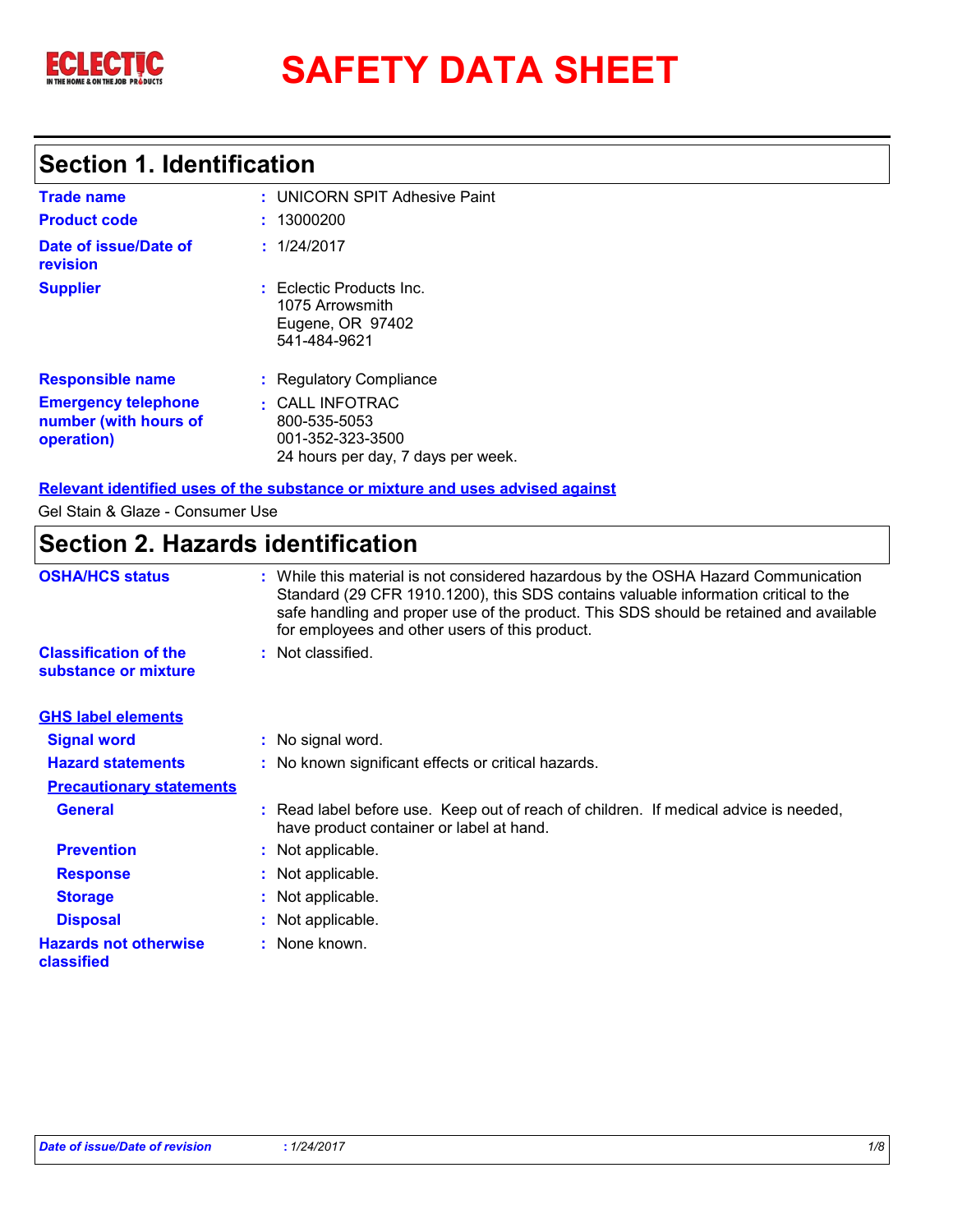# **Section 3. Composition/information on ingredients**

**Substance/mixture :**

Mixture

Any concentration shown as a range is to protect confidentiality or is due to batch variation.

**There are no ingredients present which, within the current knowledge of the supplier and in the concentrations applicable, are classified as hazardous to health or the environment and hence require reporting in this section. Occupational exposure limits, if available, are listed in Section 8.**

### **Section 4. First aid measures**

#### **Description of necessary first aid measures**

| Eye contact         | : Immediately flush eyes with plenty of water, occasionally lifting the upper and lower<br>eyelids. Check for and remove any contact lenses. Get medical attention if irritation<br>occurs.                                                                                                                                                                     |  |
|---------------------|-----------------------------------------------------------------------------------------------------------------------------------------------------------------------------------------------------------------------------------------------------------------------------------------------------------------------------------------------------------------|--|
| <b>Inhalation</b>   | : Remove affected person to fresh air and keep at rest in a position comfortable for<br>breathing. Get medical attention if symptoms occur.                                                                                                                                                                                                                     |  |
| <b>Skin contact</b> | : Flush contaminated skin with plenty of water. Remove contaminated clothing and<br>shoes. Get medical attention if symptoms occur.                                                                                                                                                                                                                             |  |
| <b>Ingestion</b>    | : Wash out mouth with water. Remove affected person to fresh air and keep at rest in a<br>position comfortable for breathing. If material has been swallowed and the exposed<br>person is conscious, give small quantities of water to drink. Do not induce vomiting<br>unless directed to do so by medical personnel. Get medical attention if symptoms occur. |  |

#### **Most important symptoms/effects, acute and delayed**

| <b>Potential acute health effects</b> |                                                                                                                                |
|---------------------------------------|--------------------------------------------------------------------------------------------------------------------------------|
| Eye contact                           | : No known significant effects or critical hazards.                                                                            |
| <b>Inhalation</b>                     | : No known significant effects or critical hazards.                                                                            |
| <b>Skin contact</b>                   | : No known significant effects or critical hazards.                                                                            |
| <b>Ingestion</b>                      | : No known significant effects or critical hazards.                                                                            |
| <b>Over-exposure signs/symptoms</b>   |                                                                                                                                |
| Eye contact                           | : No specific data.                                                                                                            |
| <b>Inhalation</b>                     | : No specific data.                                                                                                            |
| <b>Skin contact</b>                   | : No specific data.                                                                                                            |
| <b>Ingestion</b>                      | : No specific data.                                                                                                            |
|                                       |                                                                                                                                |
|                                       | <u>Indication of immediate medical attention and special treatment needed, if necessary</u>                                    |
| <b>Notes to physician</b>             | : Treat symptomatically. Contact poison treatment specialist immediately if large<br>quantities have been ingested or inhaled. |
| <b>Specific treatments</b>            | : No specific treatment.                                                                                                       |
| <b>Protection of first-aiders</b>     | : No action shall be taken involving any personal risk or without suitable training.                                           |
|                                       |                                                                                                                                |

#### **See toxicological information (Section 11)**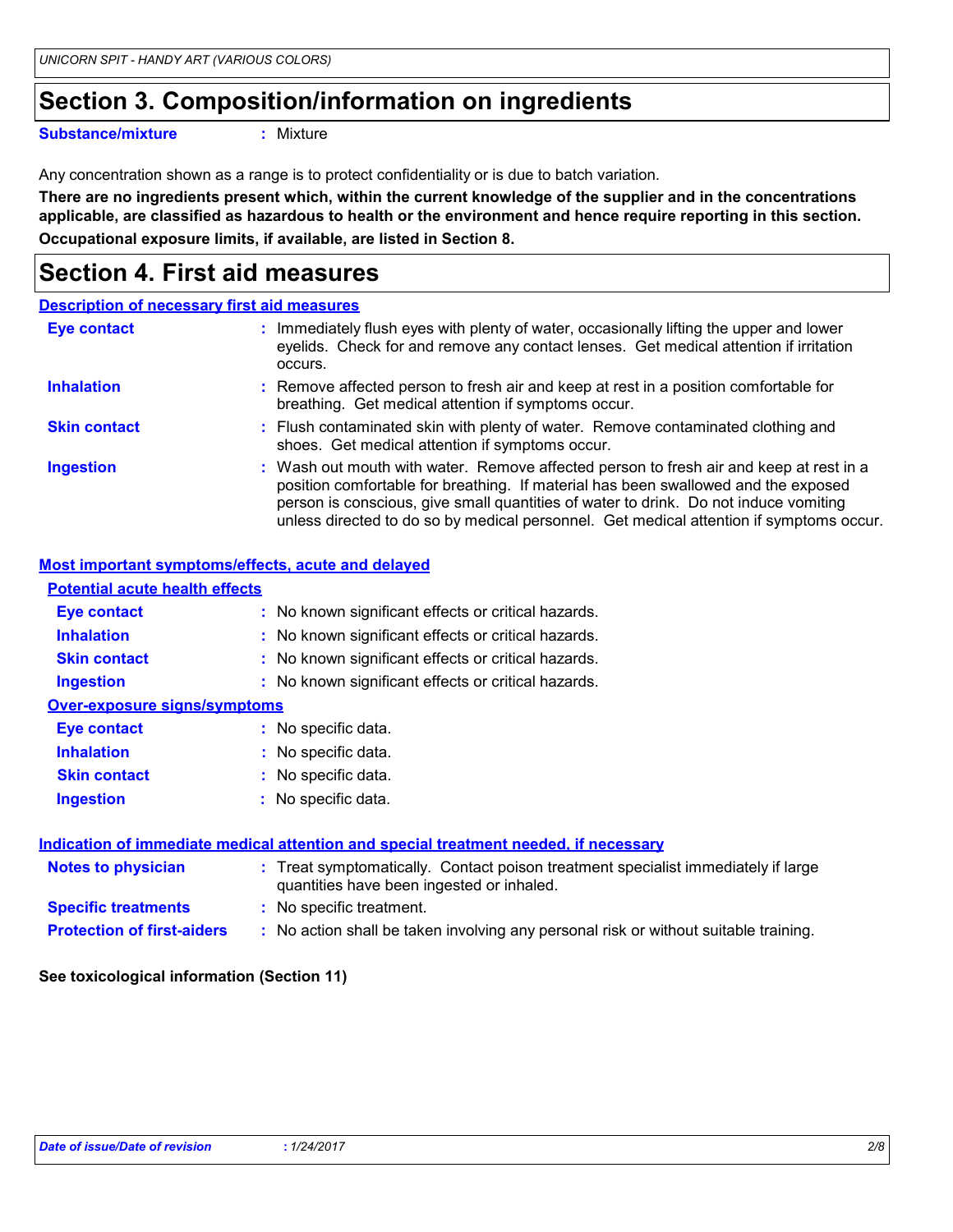### **Section 5. Fire-fighting measures**

| <b>Extinguishing media</b>                               |                                                                                                                                                                                                     |
|----------------------------------------------------------|-----------------------------------------------------------------------------------------------------------------------------------------------------------------------------------------------------|
| <b>Suitable extinguishing</b><br>media                   | : Use an extinguishing agent suitable for the surrounding fire.                                                                                                                                     |
| <b>Unsuitable extinguishing</b><br>media                 | $\therefore$ None known.                                                                                                                                                                            |
| <b>Specific hazards arising</b><br>from the chemical     | : In a fire or if heated, a pressure increase will occur and the container may burst.                                                                                                               |
| <b>Hazardous thermal</b><br>decomposition products       | : No specific data.                                                                                                                                                                                 |
| <b>Special protective actions</b><br>for fire-fighters   | : Promptly isolate the scene by removing all persons from the vicinity of the incident if<br>there is a fire. No action shall be taken involving any personal risk or without suitable<br>training. |
| <b>Special protective</b><br>equipment for fire-fighters | : Fire-fighters should wear appropriate protective equipment and self-contained breathing<br>apparatus (SCBA) with a full face-piece operated in positive pressure mode.                            |
| <b>Remark</b>                                            | : Non-flammable.                                                                                                                                                                                    |

# **Section 6. Accidental release measures**

|                                                              | <b>Personal precautions, protective equipment and emergency procedures</b>                                                                                                                                                                                                                                                                                                                                                                                                                                                                                                                 |
|--------------------------------------------------------------|--------------------------------------------------------------------------------------------------------------------------------------------------------------------------------------------------------------------------------------------------------------------------------------------------------------------------------------------------------------------------------------------------------------------------------------------------------------------------------------------------------------------------------------------------------------------------------------------|
| For non-emergency<br>personnel                               | : No action shall be taken involving any personal risk or without suitable training.<br>Evacuate surrounding areas. Keep unnecessary and unprotected personnel from<br>entering. Do not touch or walk through spilled material. Put on appropriate personal<br>protective equipment.                                                                                                                                                                                                                                                                                                       |
| For emergency responders                                     | : If specialised clothing is required to deal with the spillage, take note of any information<br>in Section 8 on suitable and unsuitable materials. See also the information in "For non-<br>emergency personnel".                                                                                                                                                                                                                                                                                                                                                                         |
| <b>Environmental precautions</b>                             | : Avoid dispersal of spilled material and runoff and contact with soil, waterways, drains<br>and sewers. Inform the relevant authorities if the product has caused environmental<br>pollution (sewers, waterways, soil or air).                                                                                                                                                                                                                                                                                                                                                            |
| <b>Methods and materials for containment and cleaning up</b> |                                                                                                                                                                                                                                                                                                                                                                                                                                                                                                                                                                                            |
| <b>Small spill</b>                                           | : Stop leak if without risk. Move containers from spill area. Dilute with water and mop up<br>if water-soluble. Alternatively, or if water-insoluble, absorb with an inert dry material and<br>place in an appropriate waste disposal container. Dispose of via a licensed waste<br>disposal contractor.                                                                                                                                                                                                                                                                                   |
| <b>Large spill</b>                                           | : Stop leak if without risk. Move containers from spill area. Prevent entry into sewers,<br>water courses, basements or confined areas. Wash spillages into an effluent treatment<br>plant or proceed as follows. Contain and collect spillage with non-combustible,<br>absorbent material e.g. sand, earth, vermiculite or diatomaceous earth and place in<br>container for disposal according to local regulations (see Section 13). Dispose of via a<br>licensed waste disposal contractor. Note: see Section 1 for emergency contact<br>information and Section 13 for waste disposal. |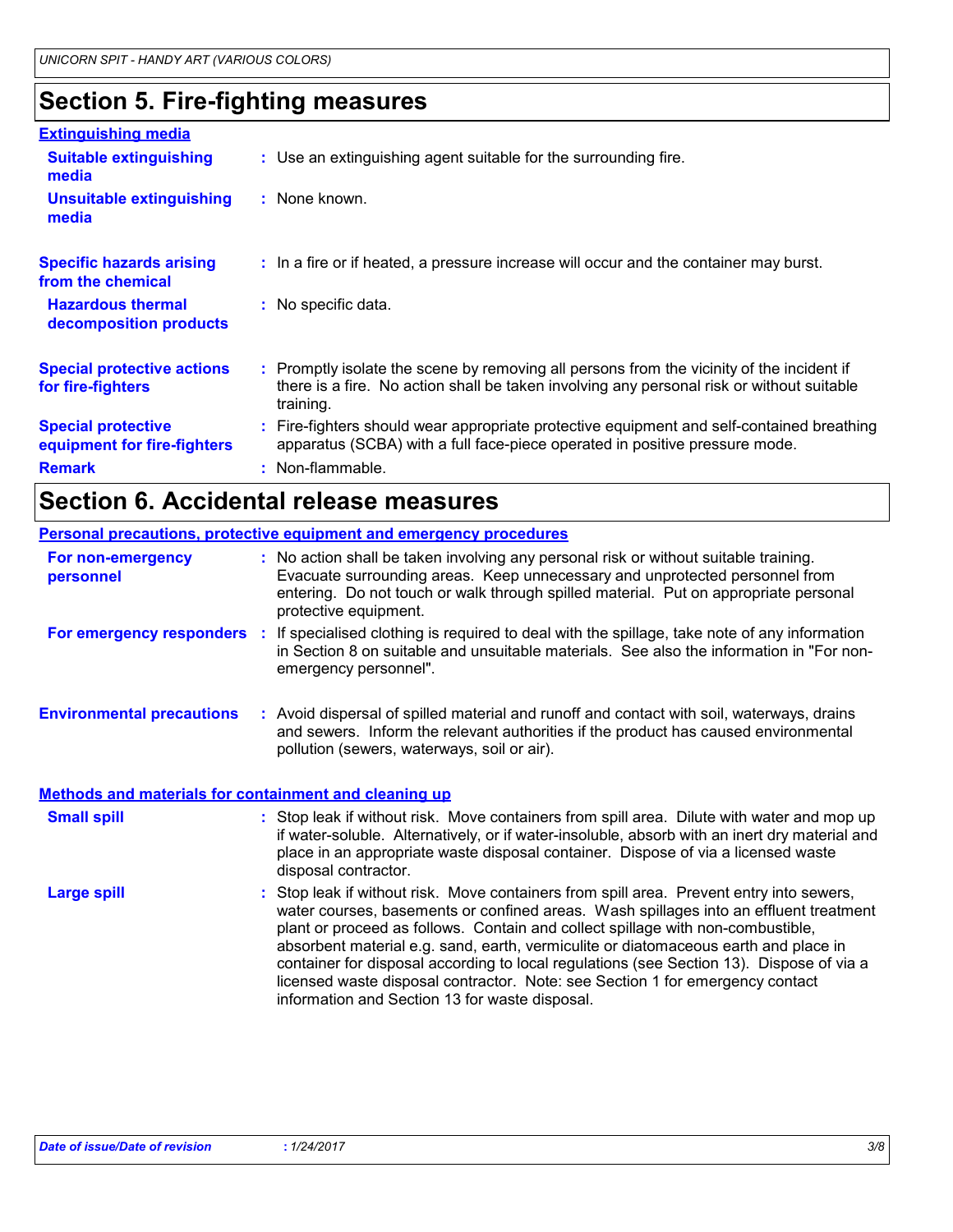### **Section 7. Handling and storage**

#### **Precautions for safe handling**

| <b>Protective measures</b>                                                       |    | : Put on appropriate personal protective equipment (see Section 8).                                                                                                                                                                                                                                                                                                                                                                                                                                         |
|----------------------------------------------------------------------------------|----|-------------------------------------------------------------------------------------------------------------------------------------------------------------------------------------------------------------------------------------------------------------------------------------------------------------------------------------------------------------------------------------------------------------------------------------------------------------------------------------------------------------|
| <b>Advice on general</b><br>occupational hygiene                                 |    | : Eating, drinking and smoking should be prohibited in areas where this material is<br>handled, stored and processed. Workers should wash hands and face before eating,<br>drinking and smoking. Remove contaminated clothing and protective equipment before<br>entering eating areas. See also Section 8 for additional information on hygiene<br>measures.                                                                                                                                               |
| <b>Conditions for safe storage,</b><br>including any<br><b>incompatibilities</b> | ÷. | Store in accordance with local regulations. Store in original container protected from<br>direct sunlight in a dry, cool and well-ventilated area, away from incompatible materials<br>(see Section 10) and food and drink. Keep container tightly closed and sealed until<br>ready for use. Containers that have been opened must be carefully resealed and kept<br>upright to prevent leakage. Do not store in unlabeled containers. Use appropriate<br>containment to avoid environmental contamination. |

### **Section 8. Exposure controls/personal protection**

#### None. **Hand protection** : Chemical-resistant, impervious gloves complying with an approved standard should be worn at all times when handling chemical products if a risk assessment indicates this is necessary. Safety eyewear complying with an approved standard should be used when a risk **:** assessment indicates this is necessary to avoid exposure to liquid splashes, mists, gases or dusts. If contact is possible, the following protection should be worn, unless the assessment indicates a higher degree of protection: safety glasses with sideshields. **Eye/face protection Body protection** : Personal protective equipment for the body should be selected based on the task being in the task being performed and the risks involved and should be approved by a specialist before handling this product. **Environmental exposure controls :** Emissions from ventilation or work process equipment should be checked to ensure they comply with the requirements of environmental protection legislation. In some cases, fume scrubbers, filters or engineering modifications to the process equipment will be necessary to reduce emissions to acceptable levels. **Appropriate engineering controls :** Good general ventilation should be sufficient to control worker exposure to airborne contaminants. Wash hands, forearms and face thoroughly after handling chemical products, before eating, smoking and using the lavatory and at the end of the working period. Appropriate techniques should be used to remove potentially contaminated clothing. Wash contaminated clothing before reusing. Ensure that eyewash stations and safety showers are close to the workstation location. **Hygiene measures : Control parameters Individual protection measures Occupational exposure limits Skin protection Other skin protection :** Appropriate footwear and any additional skin protection measures should be selected based on the task being performed and the risks involved and should be approved by a specialist before handling this product. *Date of issue/Date of revision* **:** *1/24/2017 4/8*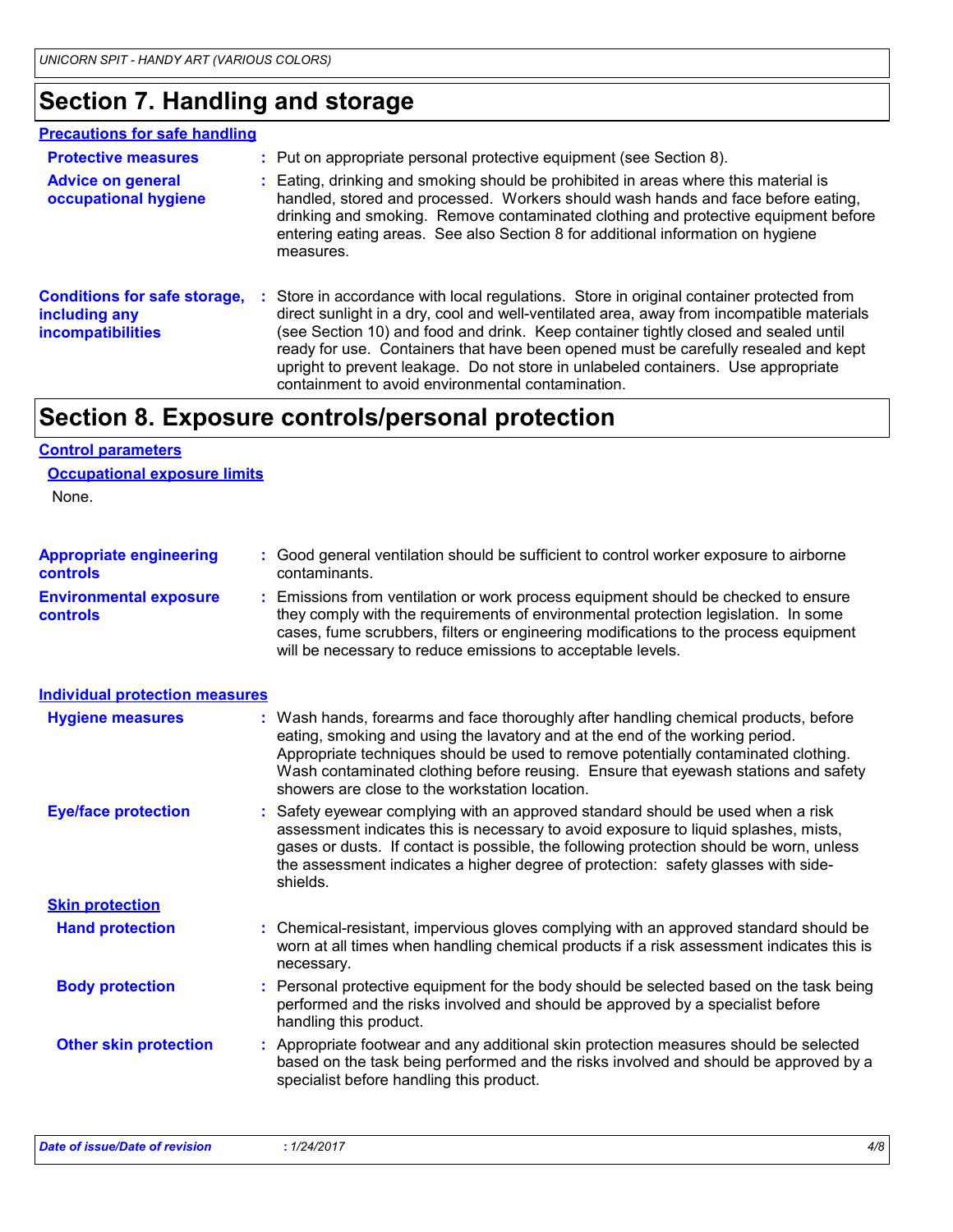### **Section 8. Exposure controls/personal protection**

```
Respiratory protection :
```
Use a properly fitted, air-purifying or air-fed respirator complying with an approved standard if a risk assessment indicates this is necessary. Respirator selection must be based on known or anticipated exposure levels, the hazards of the product and the safe working limits of the selected respirator.

# **Section 9. Physical and chemical properties**

| <b>Appearance</b>                               |                                                    |
|-------------------------------------------------|----------------------------------------------------|
| <b>Physical state</b>                           | $:$ Liquid.                                        |
| <b>Color</b>                                    | : Various                                          |
| <b>Odor</b>                                     | : Jasmine-like.                                    |
| pH                                              | : Not available.                                   |
| <b>Boiling point</b>                            | : $>100^{\circ}$ C ( $>212^{\circ}$ F)             |
| <b>Flash point</b>                              | $:$ Not available.                                 |
| <b>Flammability</b>                             | : Non-flammable.                                   |
| <b>Evaporation rate</b>                         | $:$ <1 (ether (anhydrous) = 1)                     |
| Lower and upper explosive<br>(flammable) limits | : Not available.                                   |
| <b>Vapor pressure</b>                           | : 2.7 kPa (20 mm Hg) [room temperature]            |
| <b>Vapor density</b>                            | : $>1$ [Air = 1]                                   |
| <b>Specific gravity</b>                         | : 1.17                                             |
| <b>Solubility</b>                               | : Easily soluble in the following materials: water |
| VOC (wt%)                                       | : 0.269875%                                        |
| <b>Viscosity</b>                                | : Not available.                                   |

### **Section 10. Stability and reactivity**

| <b>Reactivity</b>                            | : No specific test data related to reactivity available for this product or its ingredients.            |
|----------------------------------------------|---------------------------------------------------------------------------------------------------------|
| <b>Chemical stability</b>                    | : The product is stable.                                                                                |
| <b>Possibility of hazardous</b><br>reactions | : Under normal conditions of storage and use, hazardous reactions will not occur.                       |
| <b>Conditions to avoid</b>                   | : No specific data.                                                                                     |
| <b>Incompatible materials</b>                | : No specific data.                                                                                     |
| <b>Hazardous decomposition</b><br>products   | Under normal conditions of storage and use, hazardous decomposition products should<br>not be produced. |

# **Section 11. Toxicological information**

#### **Information on toxicological effects**

**Acute toxicity**

Not available.

**Irritation/Corrosion**

Not available.

**Sensitization**

Not available.

**Mutagenicity**

Not available.

*Date of issue/Date of revision* **:** *1/24/2017 5/8*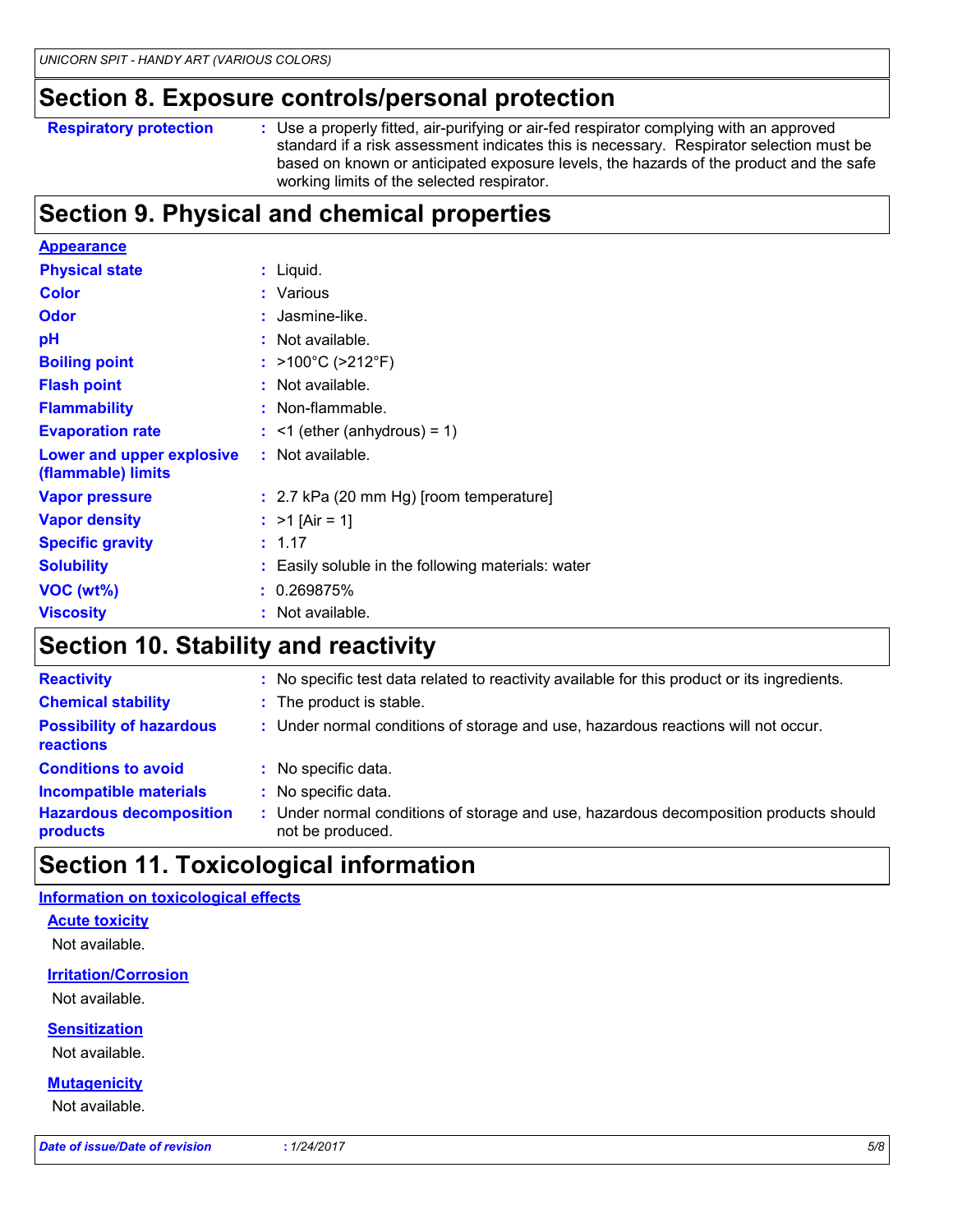# **Section 11. Toxicological information**

#### **Carcinogenicity**

Not available.

**Reproductive toxicity**

Not available.

#### **Teratogenicity**

Not available.

#### **Specific target organ toxicity (single exposure)** Not available.

#### **Specific target organ toxicity (repeated exposure)** Not available.

**Aspiration hazard**

Not available.

#### **Information on the likely routes of exposure**

**:** Routes of entry anticipated: Dermal, Inhalation.

#### **Potential chronic health effects**

Not available.

| <b>General</b>               | : No known significant effects or critical hazards. |
|------------------------------|-----------------------------------------------------|
| <b>Carcinogenicity</b>       | : No known significant effects or critical hazards. |
| <b>Mutagenicity</b>          | : No known significant effects or critical hazards. |
| <b>Teratogenicity</b>        | : No known significant effects or critical hazards. |
| <b>Developmental effects</b> | : No known significant effects or critical hazards. |
| <b>Fertility effects</b>     | : No known significant effects or critical hazards. |

#### **Numerical measures of toxicity**

Not available. **Acute toxicity estimates**

### **Section 12. Ecological information**

#### **Toxicity**

Not available.

### **Persistence and degradability**

Not available.

**Other adverse effects** : No known significant effects or critical hazards.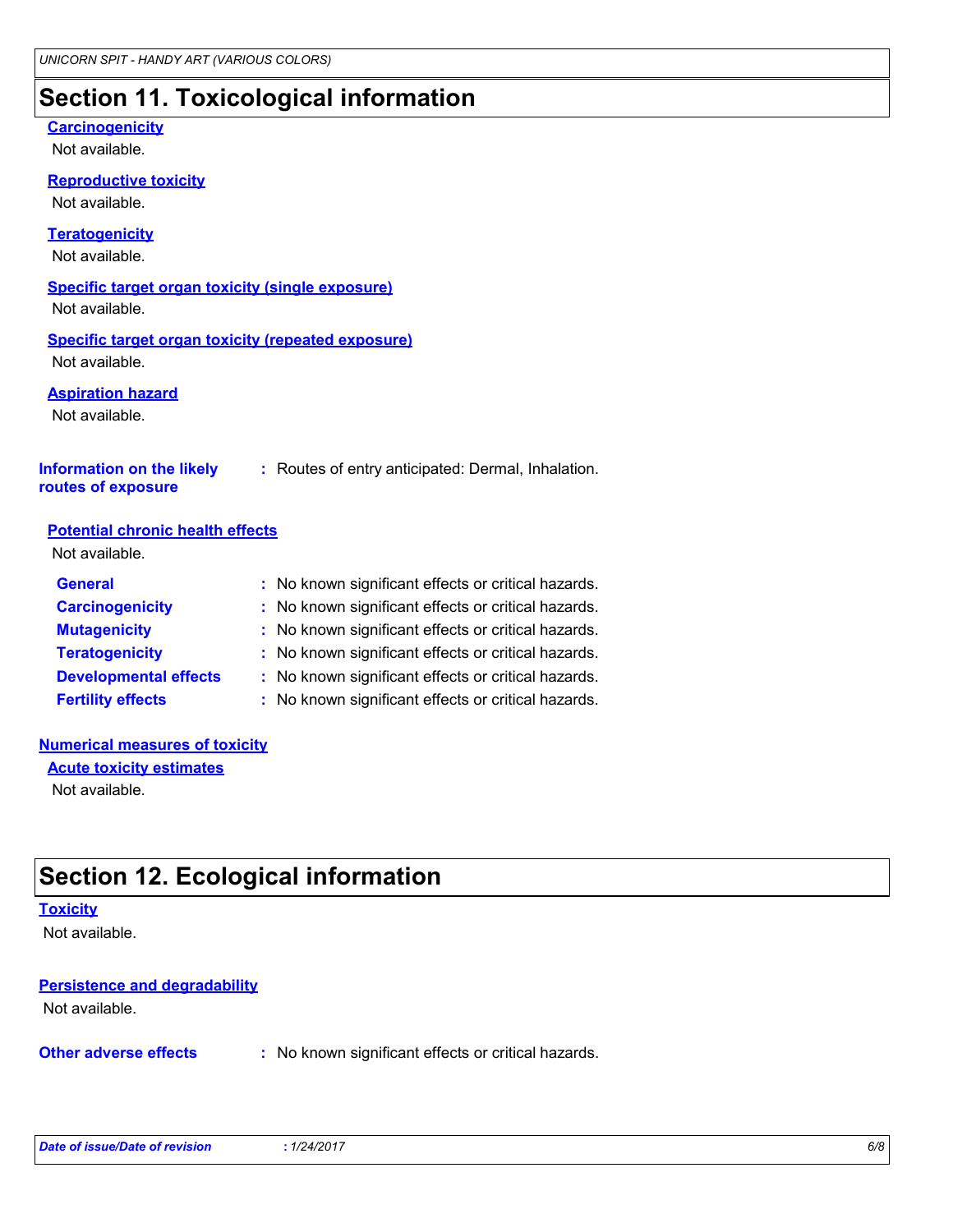### **Section 13. Disposal considerations**

- **Disposal methods :**
- The generation of waste should be avoided or minimized wherever possible. Disposal of this product, solutions and any by-products should at all times comply with the requirements of environmental protection and waste disposal legislation and any regional local authority requirements. Dispose of surplus and non-recyclable products via a licensed waste disposal contractor. Waste should not be disposed of untreated to the sewer unless fully compliant with the requirements of all authorities with jurisdiction. Waste packaging should be recycled. Incineration or landfill should only be considered when recycling is not feasible. This material and its container must be disposed of in a safe way. Empty containers or liners may retain some product residues. Avoid dispersal of spilled material and runoff and contact with soil, waterways, drains and sewers.

### **Section 14. Transport information**

|                                                       | <b>DOT Classification</b> | <b>TDG Classification</b> | <b>IMDG</b>              | <b>IATA</b>              |
|-------------------------------------------------------|---------------------------|---------------------------|--------------------------|--------------------------|
| <b>UN number</b>                                      | Not regulated.            | Not regulated.            | Not regulated.           | Not regulated.           |
| <b>UN proper</b><br>shipping name                     |                           | $\overline{\phantom{0}}$  | $\overline{\phantom{a}}$ |                          |
| <b>Transport</b><br>hazard class<br>(e <sub>s</sub> ) | ۰                         | $\overline{\phantom{a}}$  | $\overline{\phantom{a}}$ |                          |
| <b>Packing group</b>                                  |                           | $\overline{\phantom{0}}$  | $\overline{\phantom{a}}$ | $\overline{\phantom{0}}$ |
| Environmental<br><b>hazards</b>                       | No.                       | No.                       | No.                      | No.                      |
| <b>Additional</b><br><i><b>Information</b></i>        | Not available.            | Not available.            |                          | Not available.           |

**Special precautions for user** : Transport within user's premises: always transport in closed containers that are upright and secure. Ensure that persons transporting the product know what to do in the event of an accident or spillage.

# **Section 15. Regulatory information**

| <b>U.S. Federal regulations</b><br><b>SARA 311/312</b> | : United States inventory (TSCA 8b): Not determined.             |
|--------------------------------------------------------|------------------------------------------------------------------|
| <b>Classification</b>                                  | : Not applicable.                                                |
| <b>WHMIS (Canada)</b>                                  | : Class D-2A: Material causing other toxic effects (Very toxic). |
| <b>Canada inventory</b>                                | : Not determined.                                                |
| <b>International requlations</b>                       |                                                                  |